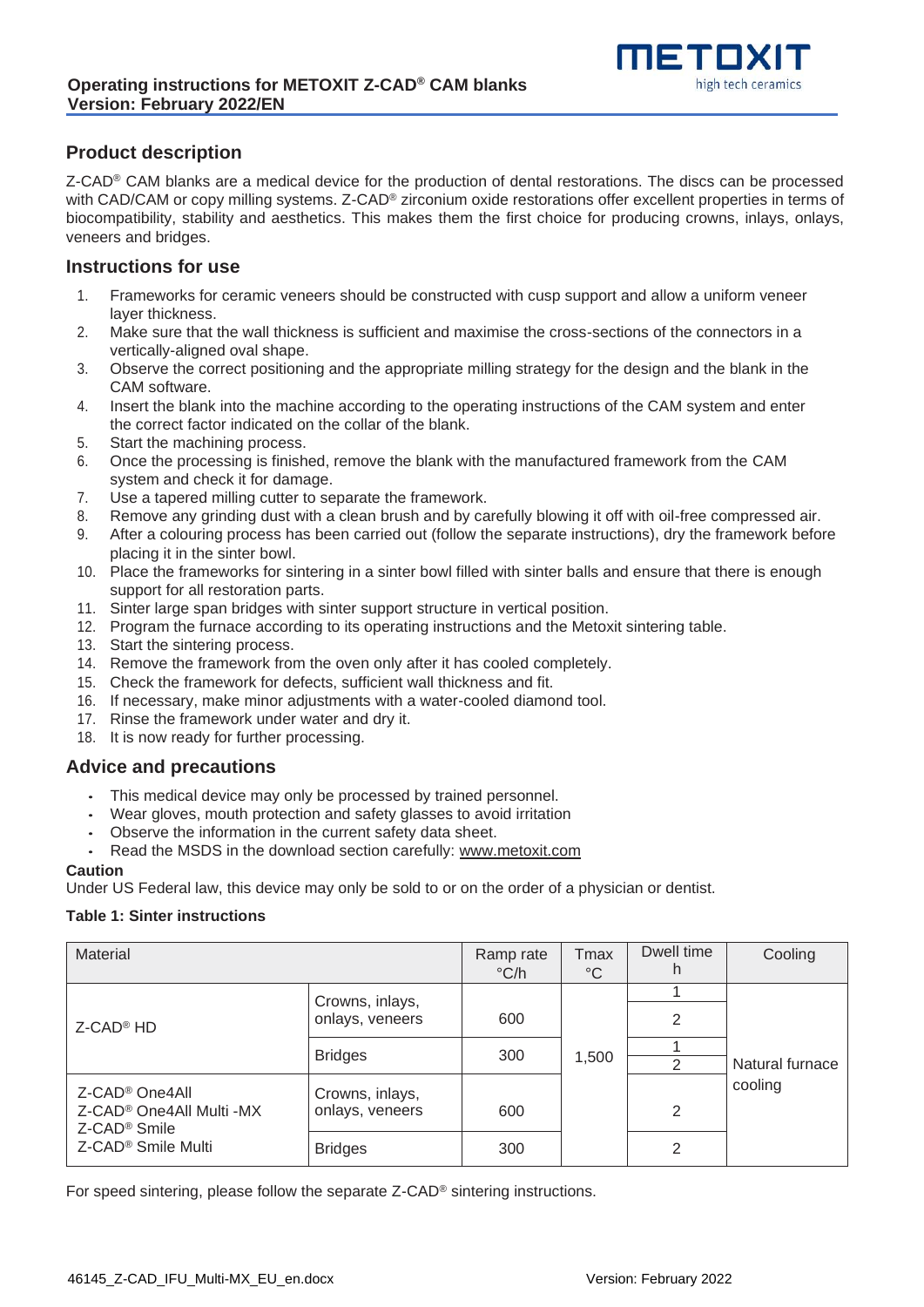

## **Indications for use**

METOXIT Z-CAD® CAM blanks (HD; One4All and Smile; in white, pre-coloured and multicoloured) are intended for the production of frameworks such as bars, bridges, crowns, inlays, onlays and veneers. According to ISO 6872:2019 for 1-16 units. Tooth situations to be bridged are limited to 2 pontics for the anterior and posterior region. METOXIT Z-CAD® CAM blanks (Smile, in white, pre-coloured and multicoloured) are limited. According to ISO 6872:2019 for 1-3 units. Tooth situations to be bridged with maximum 1 pontic for the anterior and posterior region. All Z-CAD® CAM blanks can be coloured with Z-CAD® liquids. Further information is available in the relevant operating instructions. Limitations are listed in Table 2.

#### **Table 2: Indications for use and maximum number of pontics**

| Material*                            | Crowns         |                 | Bridges, number of pontics |                 |  |  |
|--------------------------------------|----------------|-----------------|----------------------------|-----------------|--|--|
|                                      | Anterior teeth | Posterior teeth | Anterior teeth             | Posterior teeth |  |  |
| Z-CAD <sup>®</sup> HD                |                |                 |                            |                 |  |  |
| Z-CAD <sup>®</sup> One4All           |                |                 | X <sub>2</sub>             | X <sub>2</sub>  |  |  |
| Z-CAD <sup>®</sup> One4All Multi -MX |                |                 |                            |                 |  |  |
| Z-CAD <sup>®</sup> Smile             |                |                 | $\times$ 1                 | X 1             |  |  |
| Z-CAD <sup>®</sup> Smile Multi       |                |                 | (max. 3 units)             | (max. 3 units)  |  |  |

X indicated; digits show maximum number of pontics.

In Canada, bridge constructions are limited to 6 units with a maximum of 2 connected pontics.

## **Contraindications**

Z-CAD<sup>®</sup> blanks should be avoided in the case of hypersensitivity to any of the ingredients. Unsuitable preparation. Insufficient space and parafunction. Two or more extension pontics. Sämtliche METOXIT Z-CAD® CAM blanks are exclusively intended for use by or according to the instructions of a dentist/dental technician. These blanks are not intended for general use or as a commercially available product.

## **Z-CAD® Smile Multi Indications for use**

The Metoxit Z-CAD® Smile Multi blanks cover the respective printed area. They are available in the 4 main shade groups (A, B, C, D) with 2 grades (light and dark) to achieve common tooth shades, comparable to the \*Vita classical A1-D4® shade system. In order to achieve natural colour transitions quickly and economically for monolithic restorations from cervical to incisal, the height positioning of the crown or bridge (vertical displacement in the nesting) plays a major role. In an A Light Blank, for example, the colours A3, A2 and A1 can be achieved from bottom to top. The same applies to the other colour groups.

The blank heights of 14, 18 and 22 mm ensure that there is sufficient space for the vertical displacement of the restoration. The higher the blank selected, the easier the positioning in the light or dark range.

The Metoxit Z-CAD® Multi blanks can also be coloured with colouring liquids for individualisation or, if necessary, finalised with stains or glaze after successful final sintering.

### **Z-CAD® HTL and Smile Multi 3-layer according to the Vita classical A1-D4\* colour scale**

|                       | A Light | A Dark | <b>B</b> Light | <b>B</b> Dark  | C Light | C Dark         | D Light | D Dark | <b>BL</b>       |
|-----------------------|---------|--------|----------------|----------------|---------|----------------|---------|--------|-----------------|
| 33% Enamel Layer      | n і     | A2     |                | B <sub>2</sub> |         | C2             |         | D2     | BL1             |
| 33% Gradational Layer | A2      | A3     | B <sub>2</sub> | B <sub>3</sub> | C2      | C <sub>3</sub> | D2      | D3     | BL <sub>2</sub> |
| 33% Dentin Layer      | A3      | A4     | B3             | B4             | C3      | C4             | DЗ      | D4     | BL <sub>3</sub> |

\*VITA Classical A1 - D4® is a registered trademark of VITA Zahnfabrik H. Rauter GmbH & Co. KG in Bad Säckingen.

## **Z-CAD® One4All Multi-MX Indications for use**

Z-CAD® One4All Multi-MX blanks are available in 16 colours according to the Vita classical A1-D4\* shade scale, as well as in three heights (14, 18 and 22 mm).

This allows an easy reproduction of any restorative situation by choosing the colour and the appropriate blank height. No nesting movement is necessary because of the constant incisal edge and the following transition layers.

The Metoxit Z-CAD® One4All blanks can also be coloured with colouring liquids for individualisation or, if necessary, finalised with stains or glaze after successful final sintering.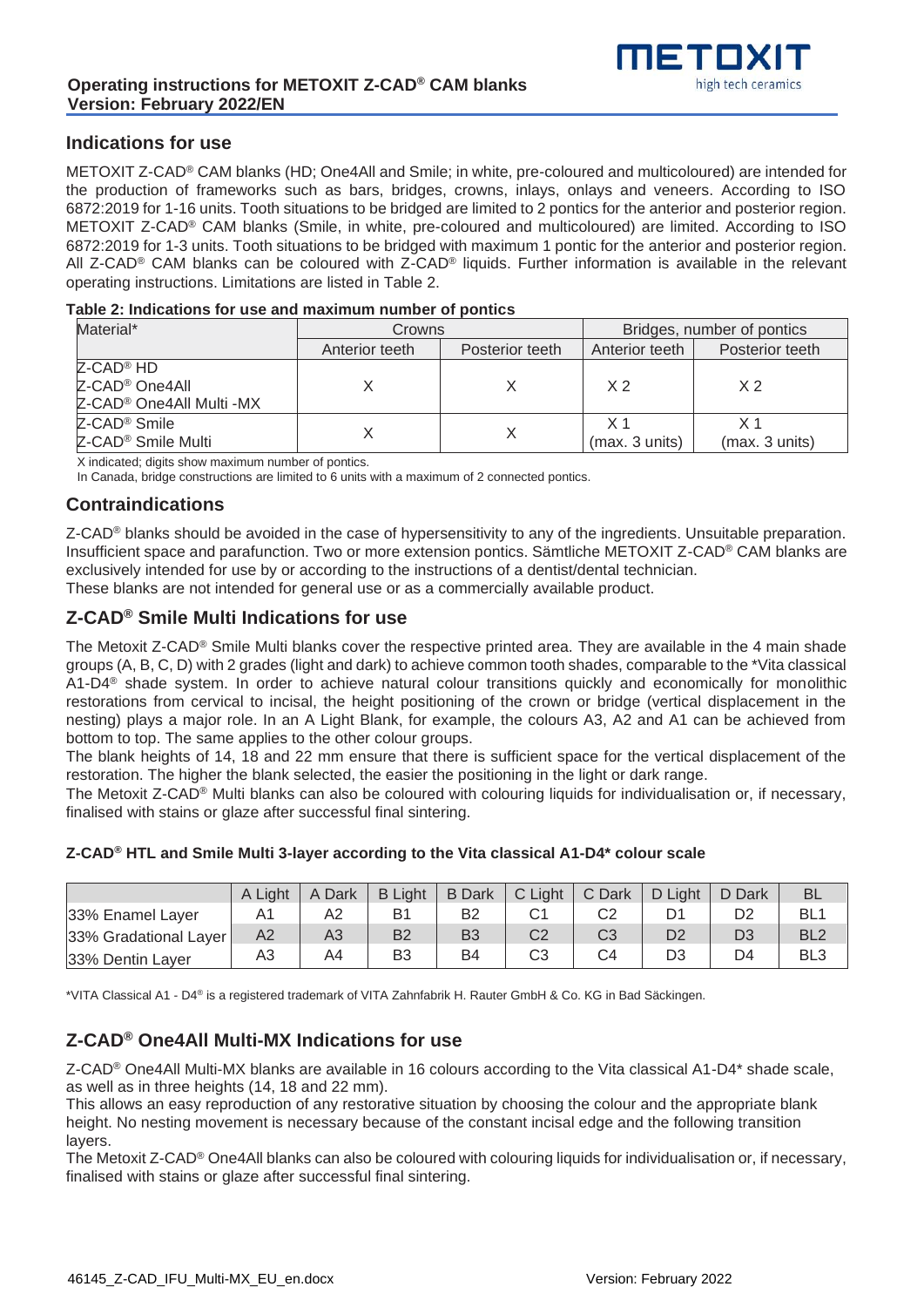

# **Z-CAD® One4All Multi MX**





This symbol on the edge of the blanks indicates the colour gradient from light to dark.

## **Storage and handling**

Before using for the first time, please check that the packaging and contents are intact. Check that the statement on the label and the blank are the same. Never use damaged material. Always store blanks in the original packaging, clean, cool and dry, and avoid vibrations and contact with liquids.

## **Note to users and patients**

Serious incidents related to the product must be reported to the manufacturer or its EC representative and to the competent authority of the Member State in which the user or patient is located;

# **Description of symbols**

|            |            | Hersteller /<br>Manufacturer                                                                           | MD                 | Medizinprodukt /<br>Medical device        |
|------------|------------|--------------------------------------------------------------------------------------------------------|--------------------|-------------------------------------------|
| $\epsilon$ | 0297       | CE-Kennzeichen mit Kennnummer /<br>CE marked with the number of the notified body                      | <b>REF</b>         | Artikelnummer /<br>Item number            |
| EC         | <b>REP</b> | Europäischer autorisierter Vertreter /<br>European Authorised Representative                           | <b>LOT</b>         | Chargenbezeichnung /<br>Batch number      |
| EC         | <b>IMP</b> | Europäischer Importeur /<br>European importer                                                          | МW                 | Herstelldatum /<br>Date of manufacture    |
|            |            | www.metoxit.com<br>Benutzeranweisungen beachten /<br>Observe the instructions for use                  |                    | Mindesthaltbarkeitsdatum /<br>Expiry date |
|            |            | Nur für Zahnärzte und Zahntechniker /<br>for dental professionals only                                 |                    | Trocken Lagern /<br>Store dry             |
|            |            | Beschreibt den Farbgradient von hell nach dunkel /<br>Describes the colour gradient from light to dark | / NON \<br>STERILE | Unsteril /<br>Non sterile                 |